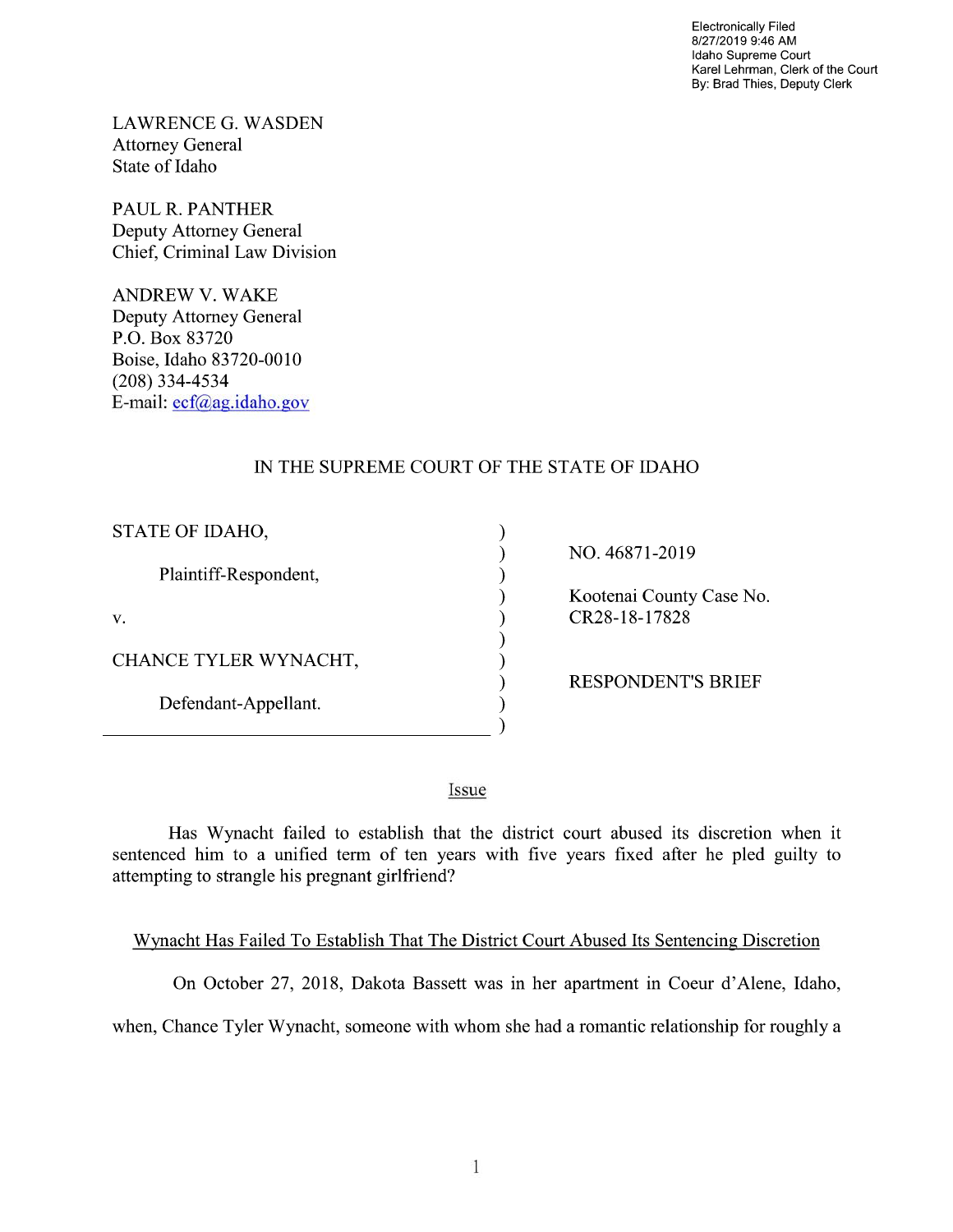month, texted her from a bar. (Tr., p. 4, L.  $5 - p$ . 6, L. 18.<sup>1</sup>) Though Ms. Bassett instructed him not to come over, he and a friend did anyway. (Id.) After Wynacht's friend left about half an hour later, Wynacht began to argue with Ms. Bassett as she tried to get him to go to sleep. (Tr., p. 7, Ls. 12-23.) As they argued, Wynacht threatened t0 strangle Ms. Bassett and then made good on that threat. (Tr., p. 7, L.  $24 - p$ , 8, L. 19.) Ms. Bassett lost consciousness. (Id.) When she regained consciousness, she again tried to persuade Wynacht to leave, to which he responded by calling her vulgar names and threatening to kill her and the baby with Which she was pregnant, which was his. (Tr., p. 9, L.  $12 - p$ . 10, L. 7; p. 17, Ls. 13-17; PSI, p. 25.) Wynacht choked Ms. Bassett at least four more times that evening, causing her to lose consciousness each time. (Tr., p. 10, Ls. 19-23; p. 32, L. 22 – p.33, L. 2.) He also punched Ms. Bassett around her head, arms, and legs, and threatened to rape her. (Tr., p. 11, L.  $10 - p$ . 13, L. 1.) When Wynacht left the bedroom at one point, Ms. Bassett closed and locked her door and attempted to call for help, but Wynacht returned too quickly, broke open the locked door, and walked toward her with a knife. (Tr., p. 13, Ls. 2-23.) He later threateningly rubbed the knife up and down Ms. Bassett's leg. (Tr., p. 14, Ls. 18-20.) When Wynacht left the room a second time, Ms. Bassett was able to call for help. (Tr., p. 15, Ls. 8-24.) That was at approximately seven a.m., about six hours after Wynacht arrived at Ms. Bassett's apartment. (Id.) When Ms. Bassett was taken to the hospital, she had bruising around her neck, face, arms, and legs.  $(Tr, p. 18, Ls. 4-20.)$ Wynacht initially "denied all allegations of a physical dispute" (PSI, pp. 17, 52), but later claimed that he "blacked out" and does not remember What happened. (PSI, p. 18.)

Wynacht was charged With five counts of attempted strangulation, burglary for breaking into Ms. Bassett's room with the intent to commit a felony, and aggravated assault.  $(R., pp. 62-$ 

 $\frac{1}{1}$  Citations to the transcript correspond with the pages in the electronic file.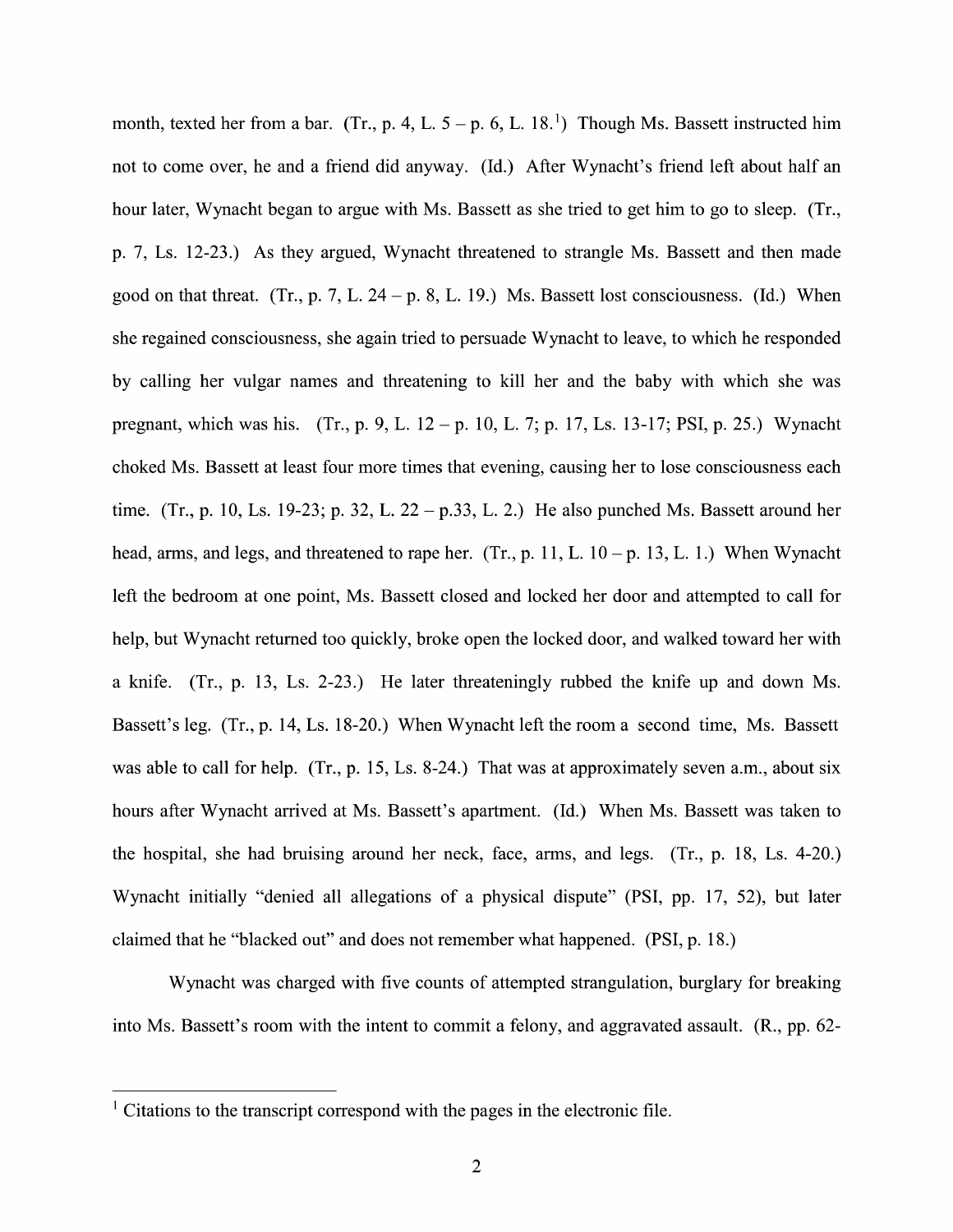66.) A persistent violator enhancement was charged for each of the counts, and a use of a deadly weapon in the commission of a felony enhancement was charged for the burglary and aggravated battery counts. (Id.) Wynacht agreed to enter an Alford<sup>2</sup> plea to the first count of attempted strangulation and the state agreed to move to dismiss the remaining counts. (Tr., p. 43, Ls.  $10$ -23.) Wynacht entered and the district court accepted that plea. (Tr., p. 47, Ls. 3-20.) The state moved to dismiss the remaining counts and the enhancements, Which the district court granted.  $(Tr, p. 48, Ls. 14-23; R., pp. 74-75.)$  The district court sentenced Wynacht to a unified term of ten years with five years fixed and declined to retain jurisdiction. (Tr., p. 58, L.  $12 - p$ . 61, L. 21; R., pp. 84-89.) Wynacht timely appealed. (R., pp. 90-94.)

Wynacht argues on appeal that "his sentence is excessive considering any view of the facts, and there is insufficient information in the record to determine that a suspended sentence and probation would be inappropriate, because the district court did not adequately consider mitigating factors." (Appellant's brief, p. 5.) Specifically, Wynacht points t0 his "remorse and acceptance of responsibility," his "support from his family," and his alleged "issues with mental health and substance abuse." (Appellant's brief, pp. 5-7.) But the record and applicable law show that the district court did not abuse its discretion.

When evaluating whether a sentence is excessive, the court considers the entire length of the sentence under an abuse 0f discretion standard. State V. McIntosh, 160 Idaho 1, 8, 368 P.3d 621, 628 (2016). For purposes of evaluating whether that sentence is excessive, this Court "presume[s] that the fixed portion of the sentence will be the defendant's probable term of confinement." State V. Oliver, 144 Idaho 722, 726, 170 P.3d 387, 391 (2007). Where "a sentence is within statutory limits, an appellant has the burden of showing a clear abuse of discretion by

<sup>&</sup>lt;sup>2</sup> North Carolina v. Alford, 400 U.S. 25 (1970).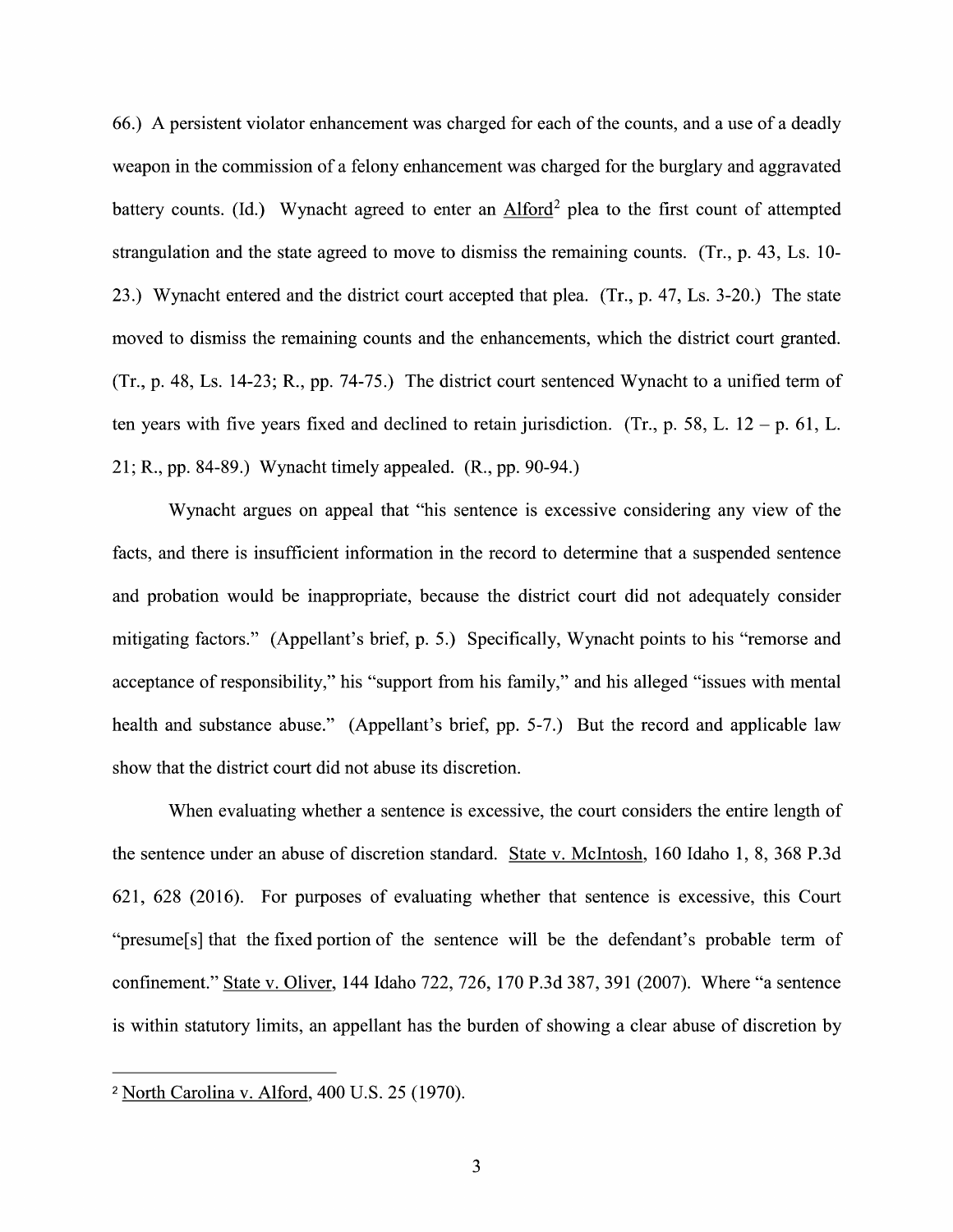the court imposing the sentence." McIntosh, 160 Idaho at 8, 368 P.3d at 628 (internal quotation marks omitted). To carry this burden the appellant must show the sentence is excessive under any reasonable view of the facts. Id. A sentence is reasonable if it appears necessary to accomplish the primary objective of protecting society and to achieve any 0r all 0f the related goals of deterrence, rehabilitation, 0r retribution. Li. The district court has the discretion to weigh those objectives and give them differing weights when deciding upon the sentence. Id. at 9, 368 P.3d at 629; State V. Moore, 131 Idaho 814, 825, 965 P.2d 174, 185 (1998) (court did not abuse its discretion in concluding that the objectives of punishment, deterrence and protection of society outweighed the need for rehabilitation). "'In deference to the trial judge, this Court will not substitute its view of a reasonable sentence where reasonable minds might differ." McIntosh, 160 Idaho at 8, 368 P.3d at 628 (quoting State V. Stevens, 146 Idaho 139, 148-49, 191 P.3d 217, 226-27 (2008)). "Furthermore, '[a] sentence fixed Within the limits prescribed by the statute will ordinarily not be considered an abuse of discretion by the trial court." Id. (quoting State V. Nice, 103 Idaho 89, 90, 645 P.2d 323, 324 (1982)).

Likewise, "[t]he Legislature has explicitly provided that the decision Whether to retain jurisdiction and place the defendant on probation or relinquish jurisdiction to the Department of Corrections is a matter of discretion." State v. Brunet, 155 Idaho 724, 729, 316 P.3d 640, 645 (2013) (quoting State v. Latneau, 154 Idaho 165, 166, 296 P.3d 371, 372 (2013)). "'Refusal to retain jurisdiction will not be deemed a 'clear abuse of discretion' if the trial court has sufficient information to determine that a suspended sentence and probation would be inappropriate under [I.C.  $\S$  19–2521]." Id. (alteration in original) (quoting State v. Statton, 136 Idaho 135, 137, <sup>30</sup> P.3d 290, <sup>292</sup> (2001)).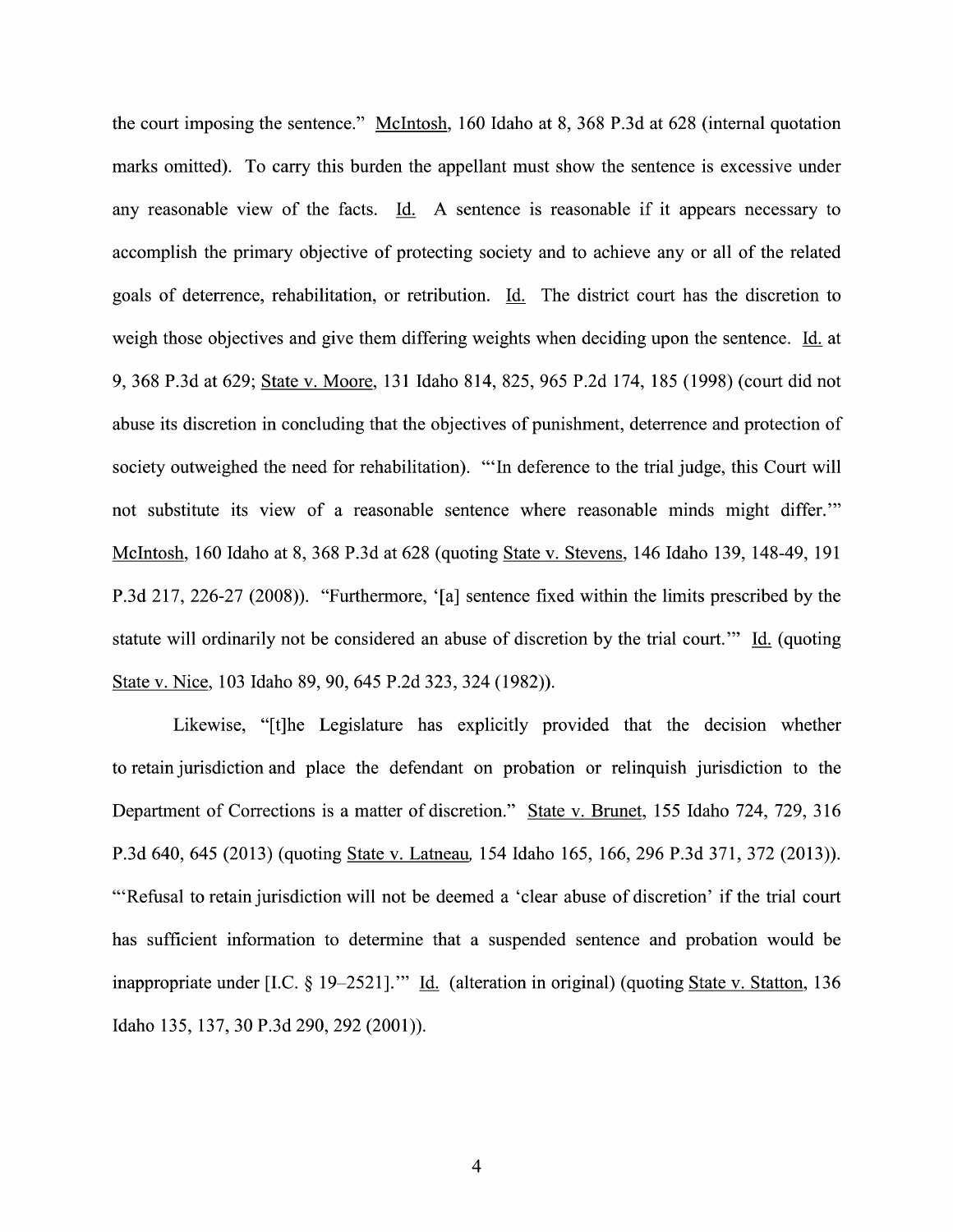The district court sentenced Wynacht to a unified term of ten years with five years fixed (R., pp. 84-89), well below the fifteen years to Which he could have been sentenced under the applicable statute, I.C.  $\S$  18-923. It explicitly acknowledged the Toohill<sup>3</sup> factors. (Tr., p. 58, Ls. 12-18.) It then acknowledged the letters of support from Wynacht's sister and grandmother and stated that it read the pre-sentence reports (Tr., p. 59, L.  $16 - p$ , 60, L. 6), which discussed Wynacht's alleged substance abuse and mental health issues (PSI, pp. 23-25 (noting that Wynacht "'does not appear to have elevated risk related to mental health issues"')). The district court also independently acknowledged during the sentencing hearing that Wynacht's criminal conduct was frequently associated with alcohol consumption. (Tr., p. 59, Ls.  $16-23.4$ )

With respect to its determination not to retain jurisdiction, the district court pointed out that Wynacht had two prior felonies, had previously received retained jurisdiction, and had violated his probation. (Tr., p. 59, Ls. 8-15; PSI, pp. 18-20.) Wynacht was "on probation for Burglary for a little over a year when he committed the new crime of Aggravated Battery. He was sentenced to the CAPP program. He was released to probation a second time and was about [sic] for seven months when he committed the instant offense." (PSI, p.  $26.5$ ) The instant offense was another Violation of his probation. (PSI, p. 19.) The district court concluded that in light of Wynacht's demonstrated inability to succeed on probation it would not be appropriate to retain jurisdiction again. (Tr., p. 60, Ls. 20-25.) See State v. Brunet, 155 Idaho 724, 729, 316 P.3d 640, 645 (2013) (holding that district court did not clearly abuse its discretion where it refused to retain jurisdiction in part based on previous failed probation stints).

State V. Toohill, 103 Idaho 565, 568, 650 P.2d 707, 710 (Ct. App. 1982).

<sup>&</sup>lt;sup>4</sup> Though, Wynacht's first felony conviction was for burglary (PSI, p. 18) and there is no indication that alcohol had anything to do with that conviction.

<sup>&</sup>lt;sup>5</sup> The first quoted sentence apparently contains a typographical error. 'Aggravated Battery' should be 'Aggravated DUI". (PSI, p. 19; Tr., p. 52, Ls. 12-19.)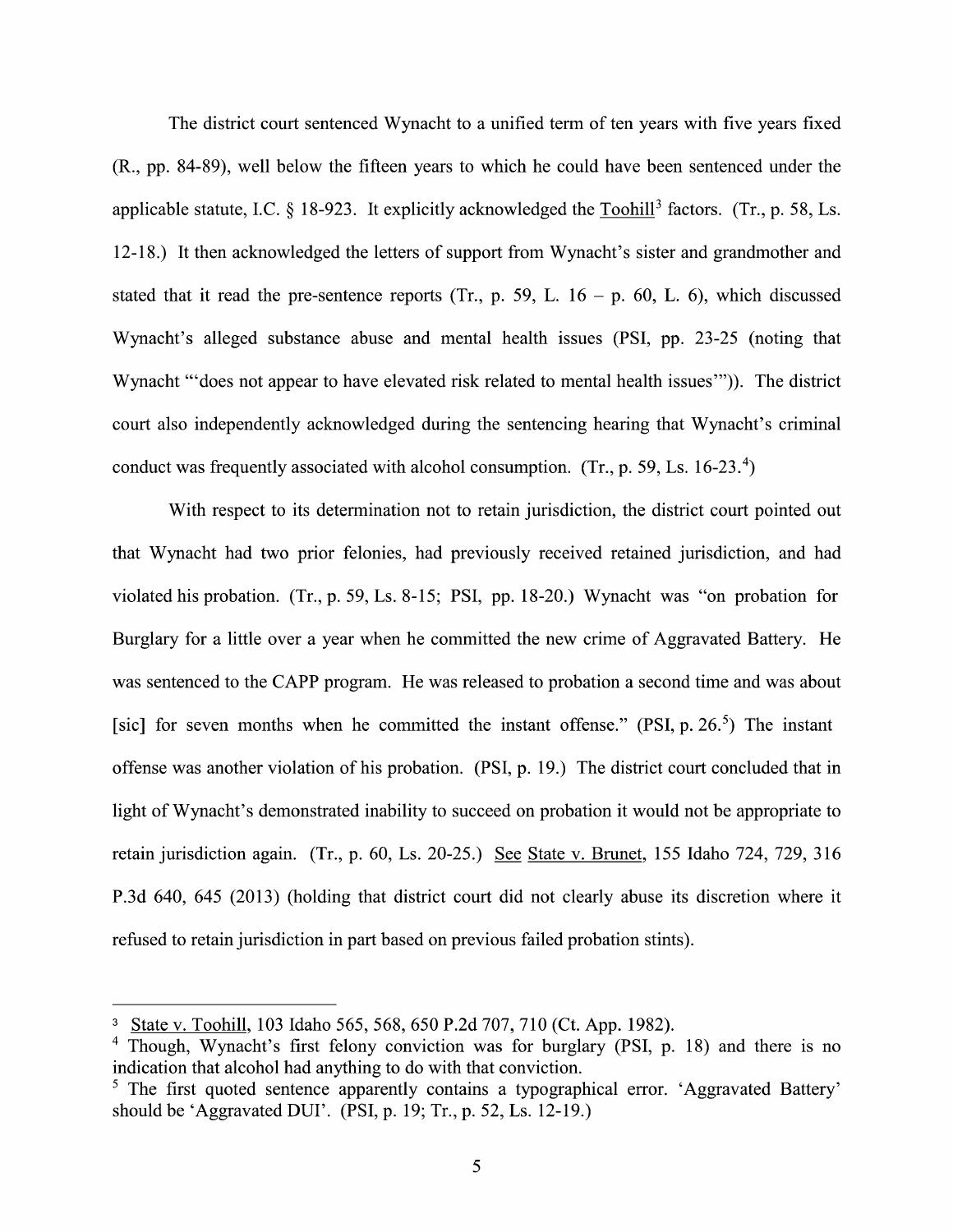The district court then noted that Wynacht's crime had "endangered another person over a prolonged period of time with threats and physical acts of strangulation." (Tr., p. 60, Ls. 17-20.) As discussed above, that description significantly understates the Violent nature of Wynacht's conduct. According to the court, and in light of the nature of that conduct as well as Wynacht's previous failures on probation, the unified ten year term of imprisonment with five years fixed was necessary to serve the sentencing goals of deterrence and protecting society.  $(Tr, p. 61, Ls. 1-9.)$  That determination was not unreasonable under any view of the facts and did not constitute a clear abuse of discretion. See State v. Mitchell, 124 Idaho 374, 377, 859 P.2d 972, 975 (Ct. App. 1993) (holding that sentence was not an abuse of discretion, notwithstanding the fact that it was the defender's first offense, in light of violent nature of offense and because the need to protect society is the primary consideration in sentencing); State V. Hayes, 138 Idaho 761, 767, 69 P.3d 181, 187 (Ct. App. 2003) (holding that determinate ten year sentence for armed robbery was not an abuse of discretion—even in light 0f supposed mitigating factors like mental dysfimction, rehabilitative potential, substance abuse issues, and family support—in light of the district court's finding that the term was necessary to protect society and the failure of previous probation to deter additional criminal conduct). The district court considered the allegedly mitigating factors to which Wynacht points and its refusal to give them more weight than the need to deter additional criminal conduct and protect society does not constitute an abuse of discretion. See State v. Felder, 150 Idaho 269, 276–77, 245 P.3d 1021, 1028—29 (Ct. App. 2010) ("That the court did not elevate the mitigating factors Felder cites over the need t0 protect society does not establish an abuse of discretion, and we conclude that taking into account the entirety of the record, the sentence imposed was reasonable.").